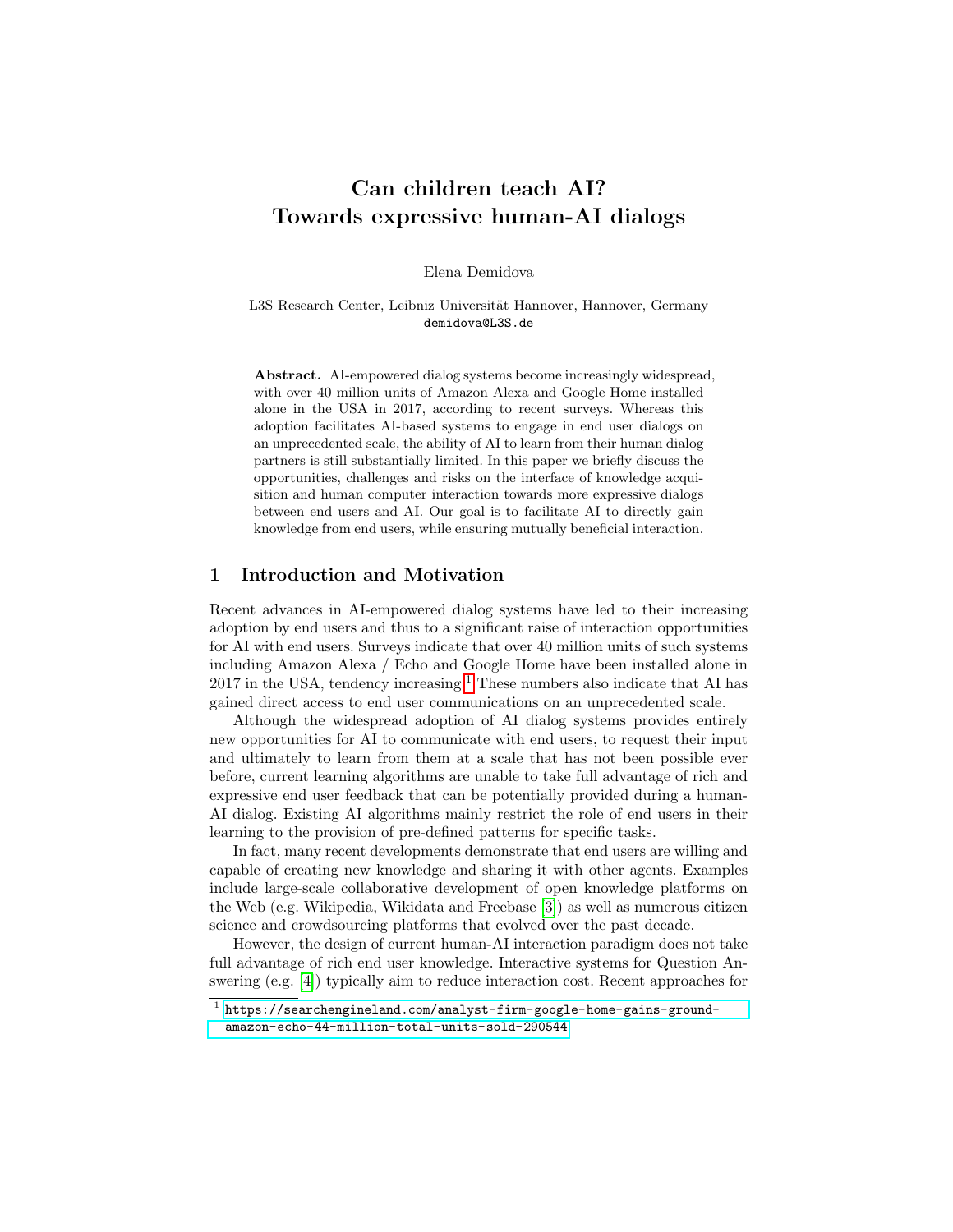knowledge graph construction from conversational dialogs (e.g. [\[2\]](#page-3-2)), mainly aim to learn specific patterns (e.g. relations between concepts). Interaction paradigm that empower end users to flexibly augment the system's knowledge beyond the foreseen patterns, to understand the sources of errors and to explicitly correct them, or to directly teach and personalize dialog systems are to be developed.

In this paper we briefly present the key opportunities of expressive human-AI dialogs with end users along with the challenges and risks that need to be addressed to facilitate rich knowledge acquisition by AI systems while providing benefits to end users.

#### 1.1 Motivating Example

To illustrate how an AI-based dialog system can profit from an end user dialog, let us consider a real-world dialog example, where a 10-year old end user talks to the newly acquired Amazon Alexa dialog system.

- Q1. Alexa, play me a cheerleader song.
- Alexa starts playing an unrelated song.
- Q2. Alexa, stop. Alexa, What is cheerleading?
- Alexa reads the definition of the term "cheerleading" from Wikipedia.
- Q4. Alexa, play me a cheerleader song.
- Alexa plays the same song again.
- Q5. Alexa, stop.

As we can observe in this example, a 10-year old end user attempts to explain the meaning of her request to an AI system by a sequence of requests clarifying the context. As this example illustrates, the user is willing to clarify her intent to obtain the desired result and explicitly builds up the context of the question to facilitate this clarification in a dialog. Intuitively, such dialog context contains several clues an AI system can use to optimize its response and, even more importantly, its underlying knowledge representation. For example, the interruption of the response through the user reflects her dissatisfaction with the current answer. The follow-up questions with a semantic overlap indicate user attempt to build up the context connecting the individual requests. Therefore, the question is how shall we design knowledge acquisition and interaction paradigm of AI dialog systems and represent the resulting knowledge to facilitate better use of such expressive end user input.

### 2 Opportunities, Challenges & Risks

An expressive human-AI dialog is a dialog between an AI system and an end user that facilitates AI system to acquire knowledge.

In this paper we in particular consider dialog systems that rely on knowledge graphs. An example high-level framework for expressive human-AI dialogs including selected components is presented in Fig. [1.](#page-2-0)

The opportunities of *expressive human-AI dialogs* from the perspective of an AI system include: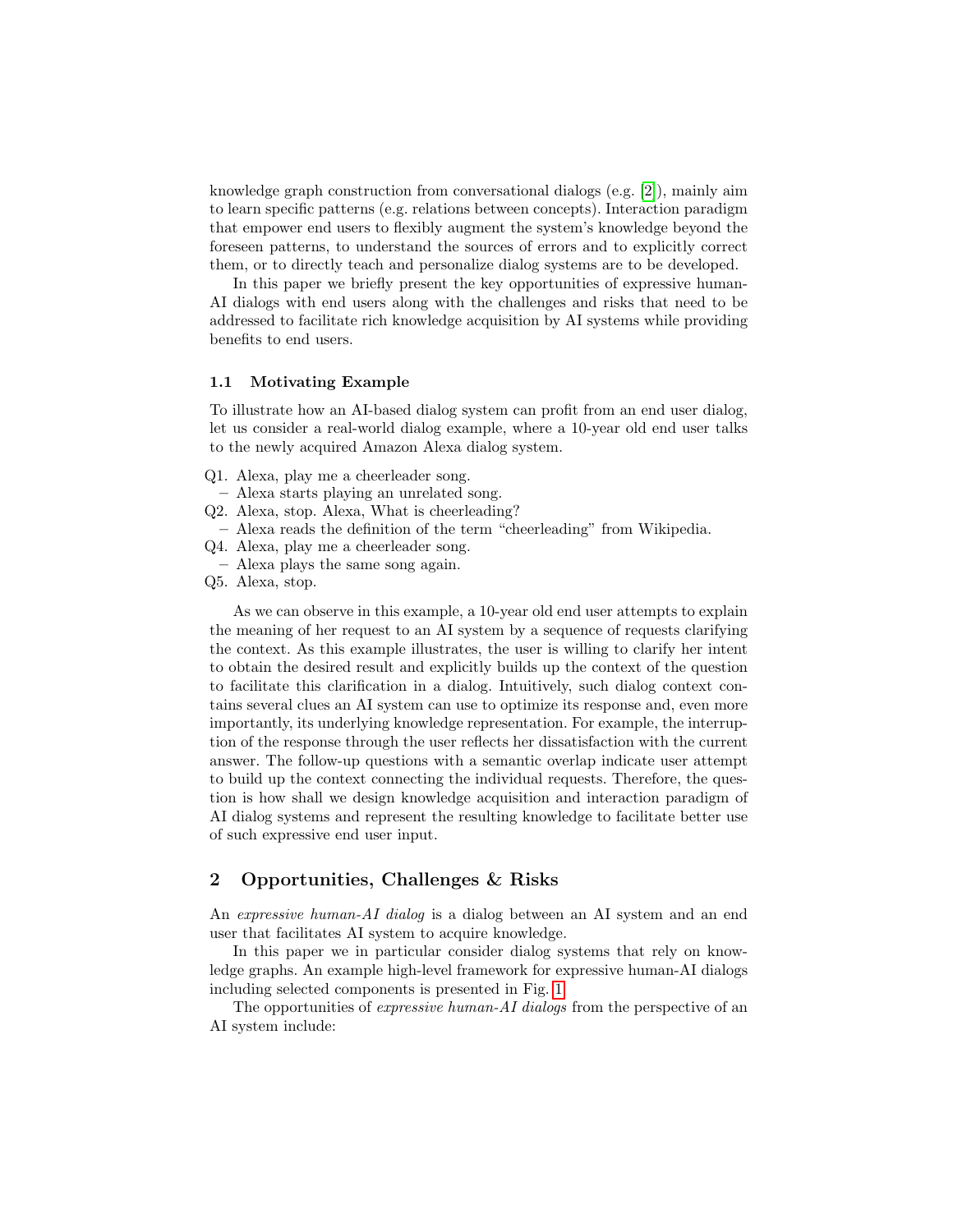<span id="page-2-0"></span>

| <b>Human Computer Interaction</b> | Knowledge acquisition    |
|-----------------------------------|--------------------------|
| User incentives & benefits        | <b>KG</b> augmentation   |
| Usability                         | <b>Quality control</b>   |
| Learning methods                  | Knowledge representation |
| Association-based                 | Knowledge graphs         |
| Peer instruction                  | Dialog contexts          |

Fig. 1: An example high-level framework for expressive human-AI dialogs.

- Direct acquisition of new knowledge from large-scale end user population.
- Construction and augmentation of the underlying knowledge graphs on a large scale.
- Explicit verification and correction of knowledge.

Expressive human-AI dialogs can facilitate a wide range of applications that:

- Provide better quality results due to the enhanced knowledge representation.
- Enhance user experience through enhanced transparency.
- Offer personalized services.

These opportunities come along with several key challenges. In the area of knowledge acquisition these challenges include:

- Designing flexible knowledge representations to directly incorporate user input and feedback, in particular with respect to associative knowledge.
- Designing algorithms that actively acquire and utilize expressive user input. Such algorithms can be inspired through modern pedagogical approaches, e.g. peer instruction [\[1\]](#page-3-3).
- Conducting quality control of the acquired knowledge.
- Performing learning process assessment.
- Facilitating transparency and explainability for end users.

The challenges in the area of human-computer interaction include:

- Design of incentives for end users to teach AI systems, while ensuring that the dialogs are mutually beneficial for AI and users.
- Development of interaction paradigm for expressive human-AI dialogs (e.g. through further development of approaches for active learning, games of purpose, learning from errors, etc.).
- Providing feedback regarding learning process.

Finally, the associated risks include:

- Ethical risks including potential risks for end users in vulnerable groups.
- Data protection and privacy issues.